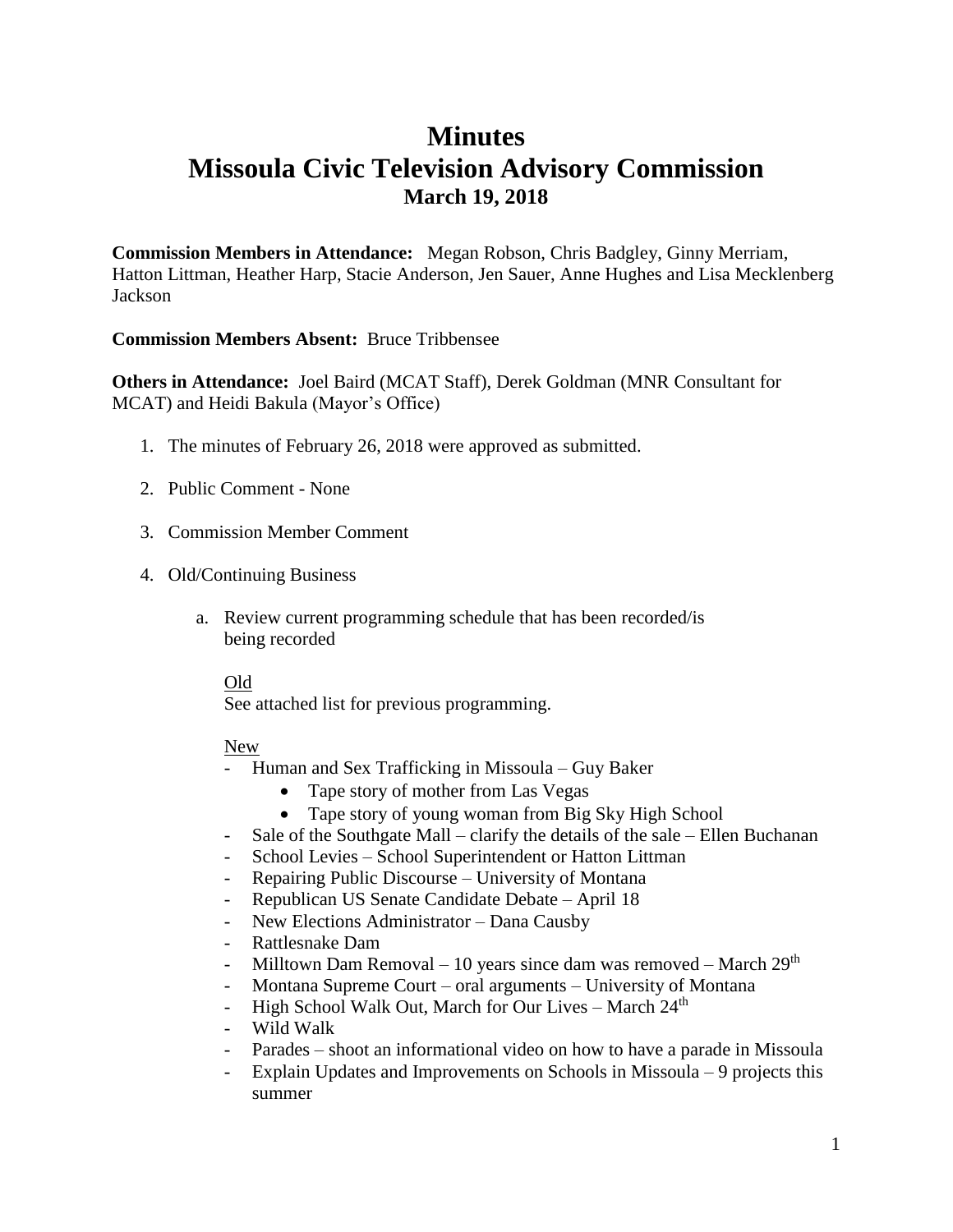- Montana Pain Conference April  $5<sup>th</sup>$  &  $6<sup>th</sup>$  opiate epidemic
- Dams in Western Montana April 11<sup>th</sup>
- Intellectual Property Law School April 12<sup>th</sup>
- 5. New Business
	- a. Update on the Public Input Process for the Contract Negotiations with Charter/Spectrum

Joel Baird stated that they were having a hard time attracting academics to the focus groups that the Buske Group are holding. They were having a hard time getting ahold of people at the university to attend. Commission members will contact their university contacts to see if they can get them to attend the focus group on Wednesday, April  $4<sup>th</sup>$ .

Joel also explained that there would be an online survey that would run six weeks after the focus groups were done.

- 6. Set agenda for next meeting
	- Discuss the Recent Franchise Renewal Peg Access Outcomes document

Respectfully submitted, Heidi Bakula, Executive Assistant